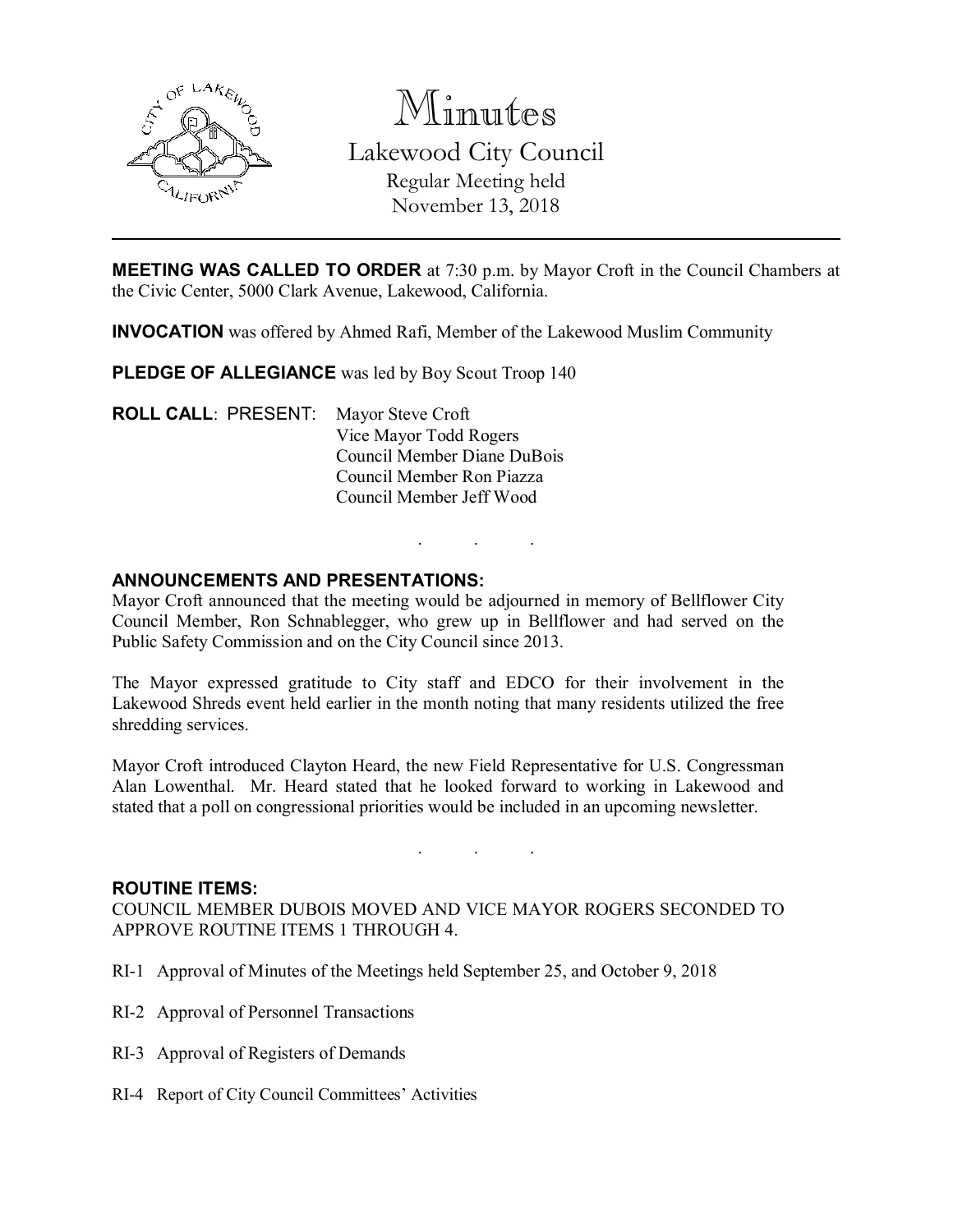City Council Minutes November 13, 2018 Page 2

#### ROUTINE ITEMS: - Continued UPON ROLL CALL VOTE, THE MOTION WAS APPROVED:

AYES: COUNCIL MEMBERS: Piazza, DuBois, Rogers, Wood and Croft NAYS: COUNCIL MEMBERS: None

# 3.1 • LAKEWOOD YOUTH HALL OF FAME REGULATIONS

Valarie Frost, Director of Recreation and Community Services, presented a report based on the memo in the agenda and stated that since 1981, the Lakewood Youth Hall of Fame had been a staple in the Lakewood community and that the awards program recognized highly achieving youth athletes in the Lakewood community, honoring them at an annual awards banquet and enshrining their names in a Hall of Fame display housed at the McDonald's on Woodruff Avenue. She explained that in August of 2015, the Lakewood City Council adopted a set of regulations specific to the Youth Hall of Fame and since the adoption of the regulations, staff had determined a need for revisions. She concluded by stating it was staff's recommendation that the City Council approve the revised Lakewood Youth Hall of Fame Regulations which include the creation of a new award titled the Larry Van Nostran Future Star Award, which would recognize a freshman class athlete for his or her most outstanding achievement in a single sport; reinstating the Chairman's award; and clearly defining each award category.

. . .

Thaddeus McCormack, City Manager, stated that Council Member Wood had suggested a revision to the section referencing the high schools in the City that should include the new Odyssey STEM Academy.

Ms. Frost confirmed for Mayor Croft that at the time of the high school's opening, Odyssey did not have a sports field nor a sports team.

Vice Mayor Rogers concurred with the Mayor's observation that Odyssey did not have any interscholastic athletics and noted that adding them to the regulations in the event that they added a sports program at some point was reasonable.

Council Member Wood referenced the past recognition of a student who attended a school without a sports program but participated in a sport and stated there was no harm in acknowledging the additional high school in case of future sports involvement.

Responding to questions from Council Member DuBois, Ms. Frost explained that no supplementary language would be required since the regulations stated that nominations would be solicited from the community and not exclusively from the high schools.

Mayor Croft inquired whether additional seats on the board of electors would be required by such a change to the number of high schools. Ms. Frost replied that the regulations clearly defined the voting members of the board of electors.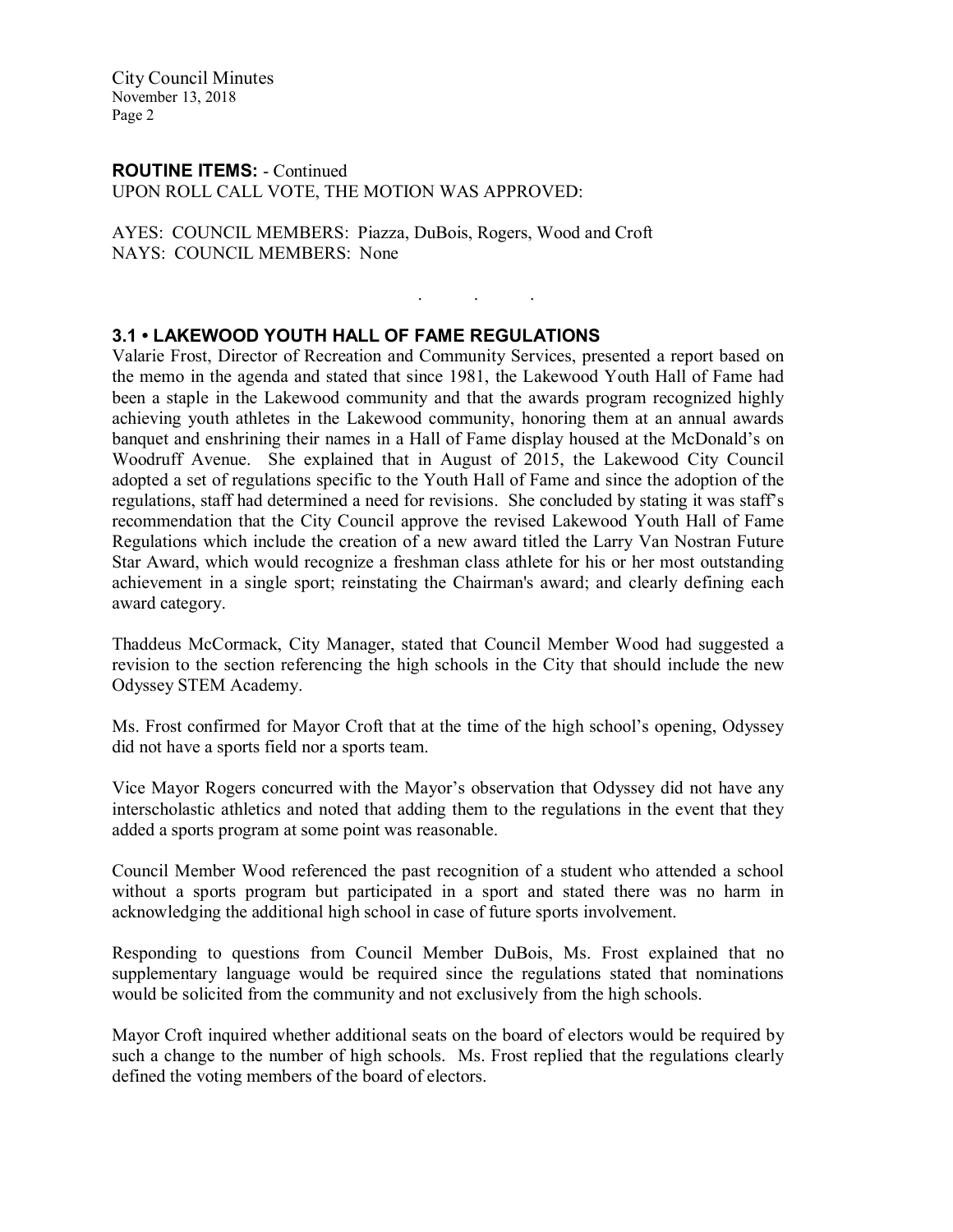City Council Minutes November 13, 2018 Page 3

# 3.1 • LAKEWOOD YOUTH HALL OF FAME REGULATIONS - Continued

Council Member Piazza expressed the view that only the high schools with athletic programs would have a seat on the board of electors.

Council Member Wood suggested that instead of the section which read, "each of the four high schools in the City," it should read, "each of the high schools in the City that have athletic programs" to clarify the participating high schools in the City.

Vice Mayor Rogers proposed that the high schools be listed out by name, that the number "four" be removed, and, that if Odyssey Academy added a sports program, the regulations could be amended at that time.

Council Member Piazza expressed appreciation to the Committee and commended the naming of the Future Star Award after Larry Van Nostran as a fitting tribute to the former Council Member.

COUNCIL MEMBER WOOD MOVED AND VICE MAYOR ROGERS SECONDED TO APPROVE STAFF'S RECOMMENDATIONS AND TO CHANGE THE LANGUAGE IN SECTION 2 OF ARTICLE I OF THE REGULATIONS FROM "EACH OF THE FOUR HIGH SCHOOLS IN THE CITY" TO READ, "EACH OF THE FOLLOWING HIGH SCHOOLS IN THE CITY" AND TO INCLUDE THEM BY REFERENCE UNDER SECTION (c) OF THE VOTING MEMBERS PORTION OF ARTICLE II. UPON ROLL CALL VOTE, THE MOTION WAS APPROVED:

AYES: COUNCIL MEMBERS: Piazza, DuBois, Rogers, Wood and Croft NAYS: COUNCIL MEMBERS: None

### 3.2 • TREE LIGHTING PREVIEW

Public Information Officer Bill Grady displayed slides and made an oral presentation providing a preview of the Holiday Tree Lighting Event, to be held on Friday, December 7th. He highlighted the variety of activities and features of the event, such as the falling snow, Dickens carolers, Santa Claus, holiday photo-taking locations, kids' games, food trucks and the tree lighting. He stated that staff had met with the Community Promotions Committee to work out some modest and budget conscious improvements to enhance the experience for residents, which included an earlier start time; a shortened stage program; the addition of string lights running the length of the dining area; more game booths; parking improvements; and affixing "Greetings from Lakewood" decals with the City seal on the sleighs. He reported that the Tree Lighting Event would be publicized in Lakewood Living Magazine along with stories in the City's eMagazine, the LCN, and Facebook.

 $\mathcal{L}^{\text{max}}_{\text{max}}$  . The  $\mathcal{L}^{\text{max}}_{\text{max}}$ 

Council Member Wood commended the Community Promotions Committee and staff noting the value of the enhancements and the branding on the sleigh.

. . .